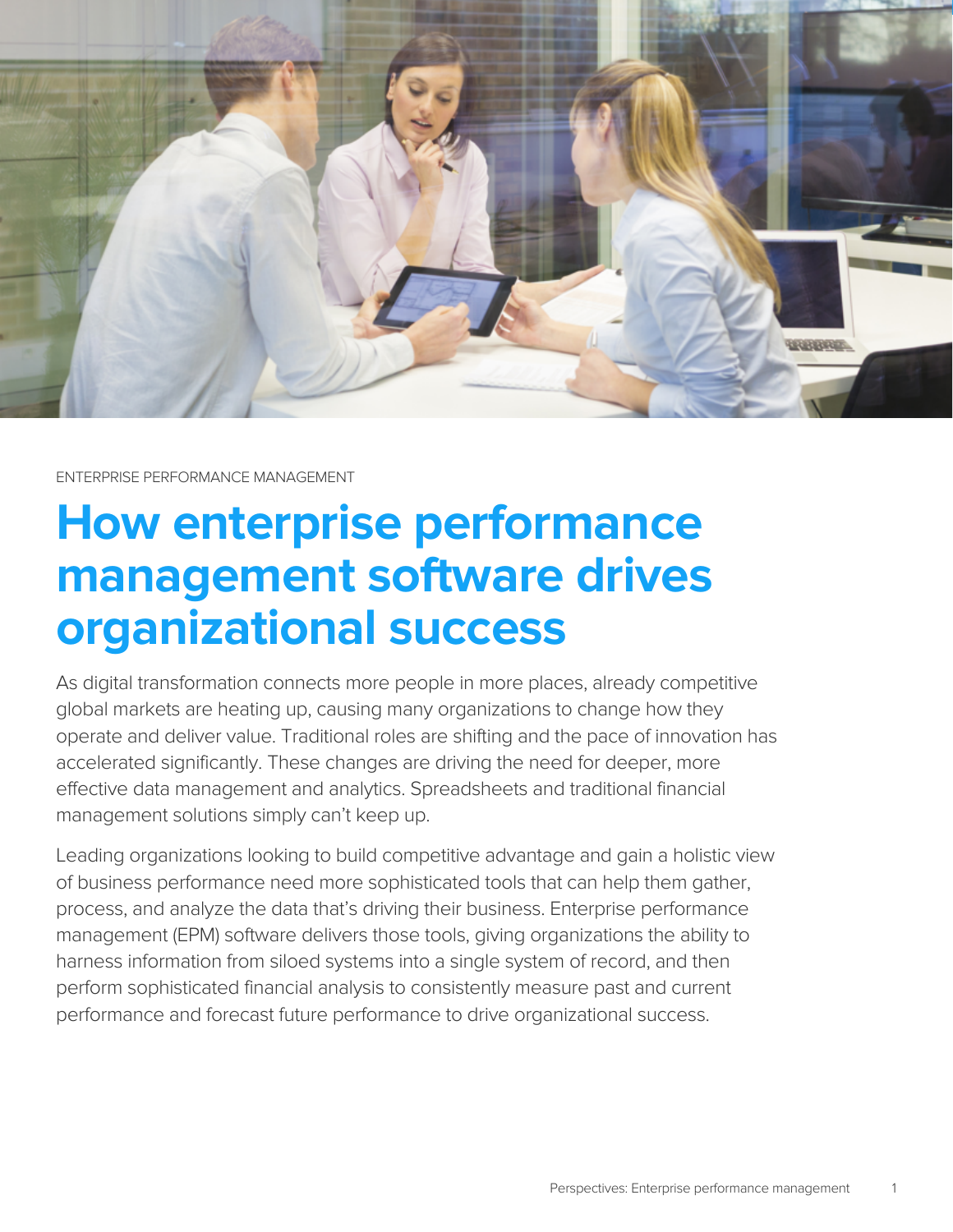# **The changing face of business**

Nearly every role in today's workplace has changed dramatically over the past few years. This is especially true for the role of the chief financial officer (CFO).

Where CFOs used to toil in the background, crunching numbers and balancing budgets, digital disruption has moved them into the spotlight as strategic partners to the business. Now, CFOs add value throughout the business, across areas like risk management, strategy, and business planning.

According to **[EY research](http://www.ey.com/gl/en/issues/managing-finance/ey-cfo-program-dna-of-the-cfo-part-2)**, which surveyed almost 800 CFOs and finance leaders across 32 countries, the role of the modern CFO is clearly evolving. Nearly 70% of respondents said that they see the finance leader role fundamentally changing, as traditional finance tasks are automated or managed in shared services centers.

Priorities have shifted, as well. In that EY study, 65% of respondents said that "standardizing and automating processes and building agility and quality into processes" is a significant priority for the finance function. Another 58% of respondents worldwide said that "combining state-of-the-art technology with process improvement" is a significant priority.

One can't inspire that kind of paradigm shift using manual processes and spreadsheets. And surprisingly, that's how most organizations record and share data. Ventana Research reports that **[92% of manufacturing companies are using](https://www.ventanaresearch.com/research_perspective/analytics/gaining_an_edge_in_manufacturing_with_business_analytics) [spreadsheets regularly](https://www.ventanaresearch.com/research_perspective/analytics/gaining_an_edge_in_manufacturing_with_business_analytics)** as a means of sharing business data. Fully 7 out of 10 midsize companies use desktop spreadsheets for a range of business planning processes, according to **[another survey conducted by Ventana](https://www.ventanaresearch.com/executive_summary/analytics/next_-_generation_business_planning/benchmark)  [Research](https://www.ventanaresearch.com/executive_summary/analytics/next_-_generation_business_planning/benchmark)**. Yet nearly half (48%) of those surveyed admit that spreadsheets make it difficult to effectively manage business processes.

To make matters worse, Gartner research has found that **[up to 90% percent of all spreadsheets have errors](http://www.zdnet.com/article/excel-errors-microsofts-spreadsheet-may-be-hazardous-to-your-health/)** that impact their results.

CFOs are well-aware of the aware of the issues. **[According](https://www.mckinsey.com/business-functions/strategy-and-corporate-finance/our-insights/are-todays-cfos-ready-for-tomorrows-demands-on-finance)  [to a report from McKinsey & Company](https://www.mckinsey.com/business-functions/strategy-and-corporate-finance/our-insights/are-todays-cfos-ready-for-tomorrows-demands-on-finance)**, only two out of three CFOs say their companies have the capabilities for agile decision-making, scenario planning, and decentralized decision-making—which are all required to remain competitive.

This is where EPM software can help. EPM supports the kind of complex financial processes and data governance needed to ensure accurate, actionable results.

# **Driving business transformation with EPM**

The proliferation of low-cost sensors, the Internet of Things (IoT), and machine learning are bringing about a digital transformation that's fundamentally changing organizations across virtually every industry, from manufacturing to healthcare, hospitality, financial services, and more.

Digital transformation begins with gathering all the data these devices are generating and using that data to make decisions that create new value and new sources of revenue. The biggest part of optimizing processes involves rethinking the ways in which an organization uses data and what tools it uses to make the best use of that data.

This is where EPM software can work together with enterprise resource planning (ERP) systems to give organizations the most complete and effective way to use all the data they're generating.

ERP systems are optimized for back-office transaction processing and operational processing support. They're meant to manage processes like purchasing, accounts payable, order processing and billing, accounts receivable and collections management, and general ledger accounting.

In addition to handling operational reporting on transactional data, ERP systems also support basic financial and management reporting. This includes top-level financial statements, such as a balance sheet, income statement, and statement of cash flow.

However, ERP systems can't support more complex financial processes like:

- Consolidating and reporting financial results from multiple ERP and general ledger systems
- Iterative collecting, compiling, and managing of financial and operational budgets
- Managing a rolling forecast process; and "what-if" scenario modeling of financial or operational scenarios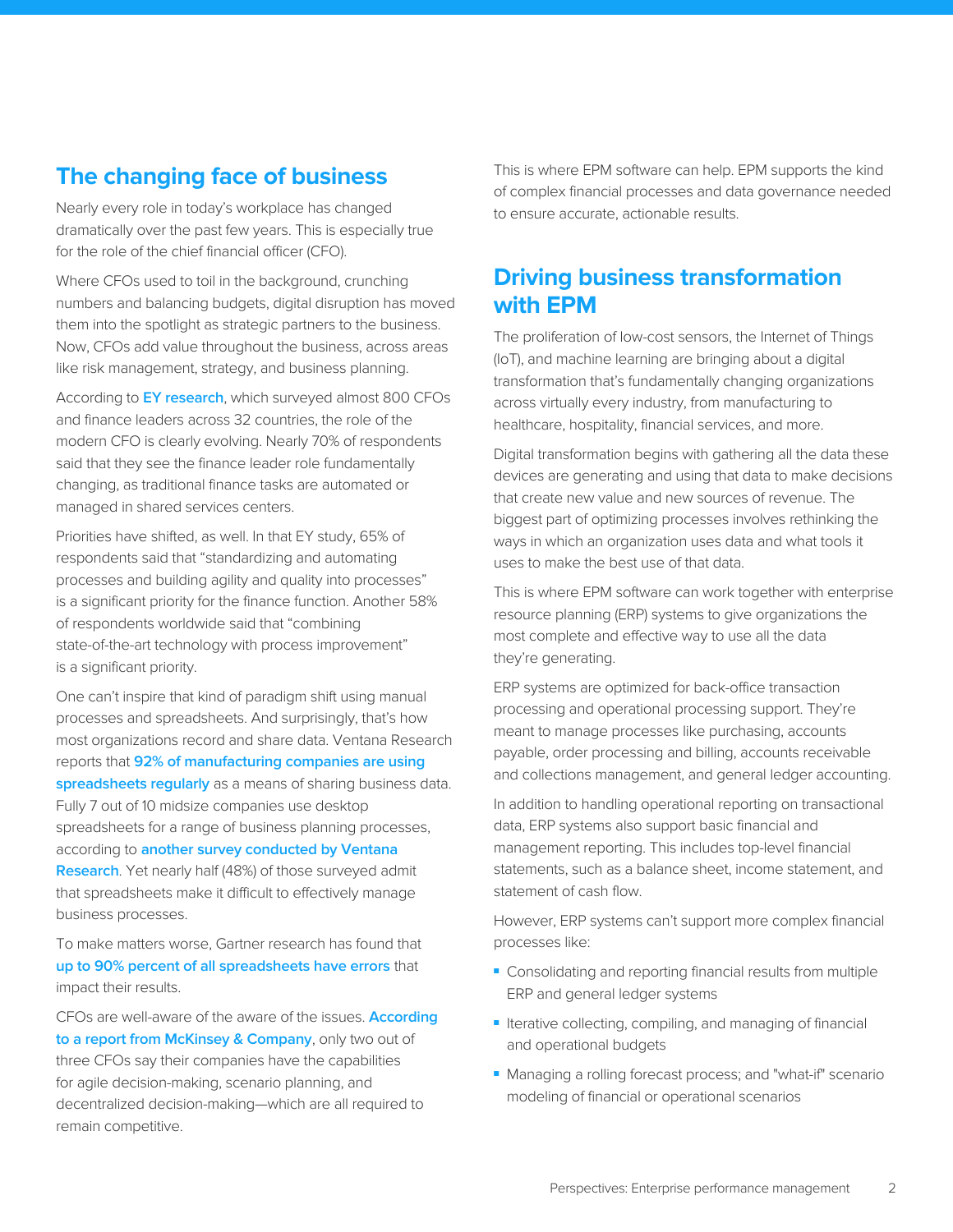EPM software delivers these capabilities. These solutions add value by focusing on *how* organizations develop, implement, and monitor strategic plans, allowing for constant improvement to make processes more efficient. In addition, EPM software offers the flexibility and self-service analytics that CFOs need to provide value-added decision support.

EPM software works in combination with ERP systems to replace spreadsheets and proprietary applications often used for financial management processes like:

- Financial consolidation and reporting
- Budgeting, planning, and forecasting
- Management reporting and analytics

In addition, EPM software adds the breadth of analytics needed for more effective decision-making—something ERP systems were never built to support.

Along with analytics, EPM software handles the collecting and compiling of budgets and forecast data, adding workflow and process support that recognizes the iterative nature of the planning process. This can help organizations accelerate the budgeting process, while improving the accuracy of source data.

An EPM system can transform the finance department by providing teams with the tools to track strategic activities against past performance, while also better ensuring financial accounting accuracy. When the CFO and finance departments have accurate and actionable operational data, the entire organization is empowered to make better business decisions.

Diving deeper, here are four ways an EPM system can help an organization become more competitive and successful:

## **1. Improve strategy and business insight**

#### **[Big data is one of the drivers of digital transformation](http://www.information-age.com/big-data-helping-reinvent-companies-through-digital-transformation-123467133/)**.

And the organization that can process and extract actionable insight from those massive data sets is the organization that will thrive in this new environment. With EPM software, organizations can gather data from across departments, process it, analyze it, and turn it into something that can be used to power the enterprise. Organizations can use EPM to map out strategic goals, tie them to tactical plans, monitor progress toward those goals, and take action.

Plus, with EPM software, organizations can:

- Use scenario analysis and forecasting to improve their ability to predict outcomes—and manage strategic risk
- Better understand the financial impact of key strategic and operational decisions
- Provide better and faster information to key stakeholders, from investors to regulatory and supervisory boards
- Combine financial and non-financial data to improve enterprise performance measurement

### **2. React more quickly to new opportunities**

EPM systems deliver deep analytics and business intelligence that enable organizations to recognize emerging trends—and risks—and respond to them more quickly. EPM systems deliver a real-time view of performance across the organization and a single source of truth to help speed decision making and unlock siloed data between enterprise applications. This helps uncover new opportunities and positions the organization to respond to them quickly enough to seize a competitive advantage.

The predictive analytics and powerful forecasting capabilities provided by EPM software drive strategic, tactical, and operational decisions. With the access to accurate, consistent data and analytics across multiple systems, organizations can make faster, better informed decisions—in the context of their business plans collaboratively across teams, rather than manually sharing spreadsheets.

## **3. Streamline financial performance management**

By combining consolidation, planning, budgeting, and forecasting in a single system, EPM provides better predictive modeling and an agile platform for operational planning, workforce budgeting, and sales estimates. Organizations can incorporate their strategic plans and monitor against actual performance, as well as consolidate holdings for end-to-end financial reporting.

Budgeting and planning capabilities allow organizations to create deep plan hierarchies, compare plans to forecasts, and adjust plans on the fly. Task management, decision packages, workflow, and versioning capabilities bring a new level of discipline and flexibility to the budgeting processes.